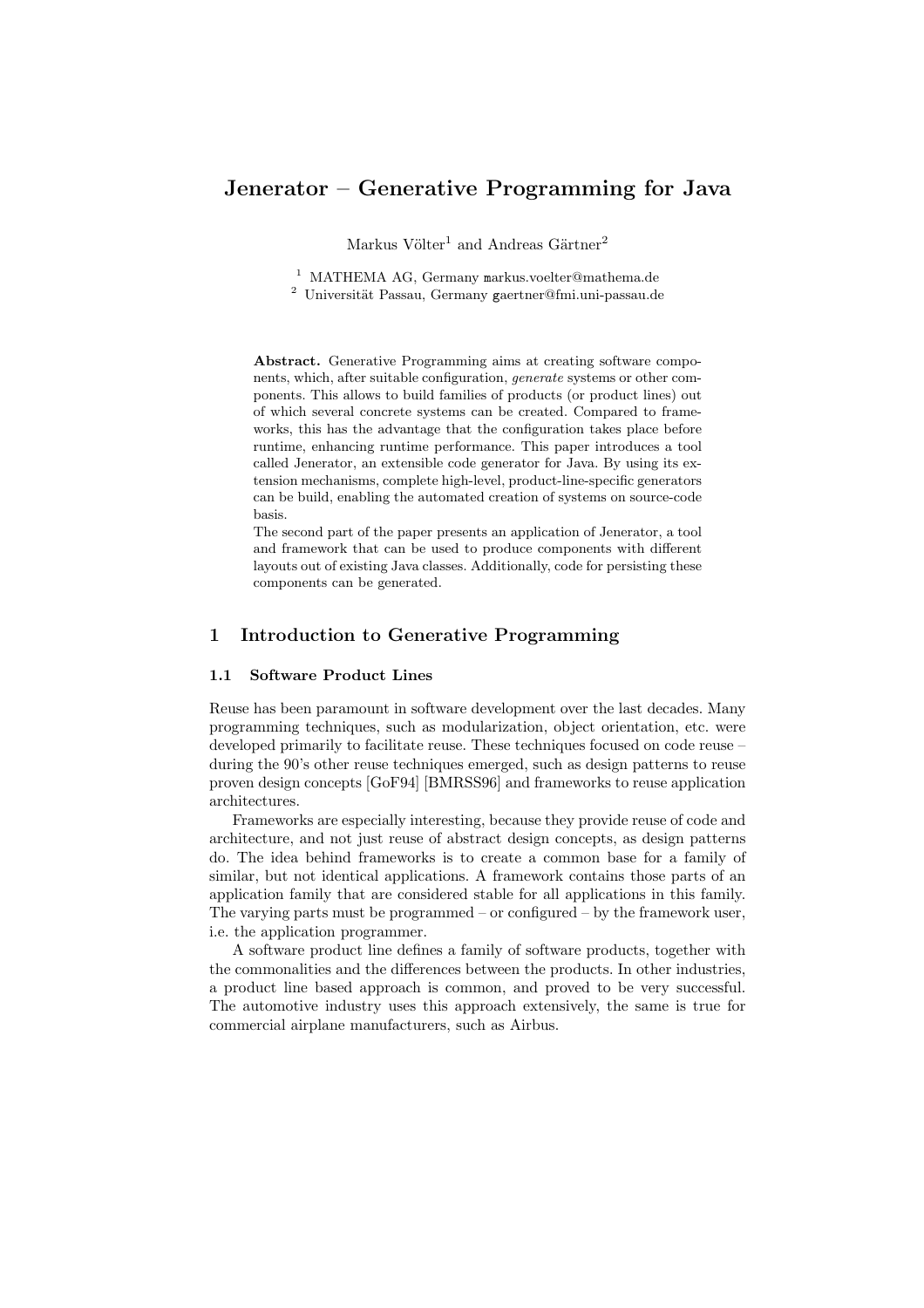The essence of software product lines is to allow the creation of software from a common family base by combining and configuring components, creating code, etc. This enhances the chance for reuse significantly. One way to realize this concept is the usage of generative programming.

### 1.2 Generative Programming

Let's begin with a definition of generative programming from Ulrich Eisenecker:

Definition 1. Generative Programming (GP) is about designing and implementing software modules which can be combined to generate specialized and highly optimized systems fulfilling specific requirements [Eis97].

The important difference between GP and frameworks (and the configuration of software in general) is expressed by the word generate. In the case of frameworks, you combine the components at runtime, using design patterns or other "traditional" technologies. In the case of GP, you create programs or components which *generate* the application *before* it runs. The traditional design techniques are applied to the generating components, not to the application itself.

As there is no support for generic programming in Java available (yet, see [JSR]), static template metaprogramming as described in [CE00] is not possible. Thus, the basis for building generative components in Java is to have a flexible code generation toolset. Based on such a tool, generative components can be easily built. Jenerator is an extensible code generation toolkit for Java.

# 2 Jenerator Basic Concepts

#### 2.1 Overview

Jenerator is a code generator for the Java programming language. It is itself implemented in Java. On the lowest level, Jenerator provides classes to create classes, methods, members, interfaces, etc. Based on this "foundation", more abstract concepts are implemented, such as macros or aspects, which modify existing classes in specific ways. Applying object-oriented techniques such as inheritance and delegation to Jenerator classes, higher level, domain-specific generators can be implemented and used easily.

#### 2.2 Basic Classes

To introduce Jenerator, let's look at some statements out of "Hello Jenerator", a component that creates a program printing the well-known Hello, world! to stdout.

```
...
CClass createdClass = new CClass( "de.hello", "HelloWorld" );
CMethod mainMethod =
```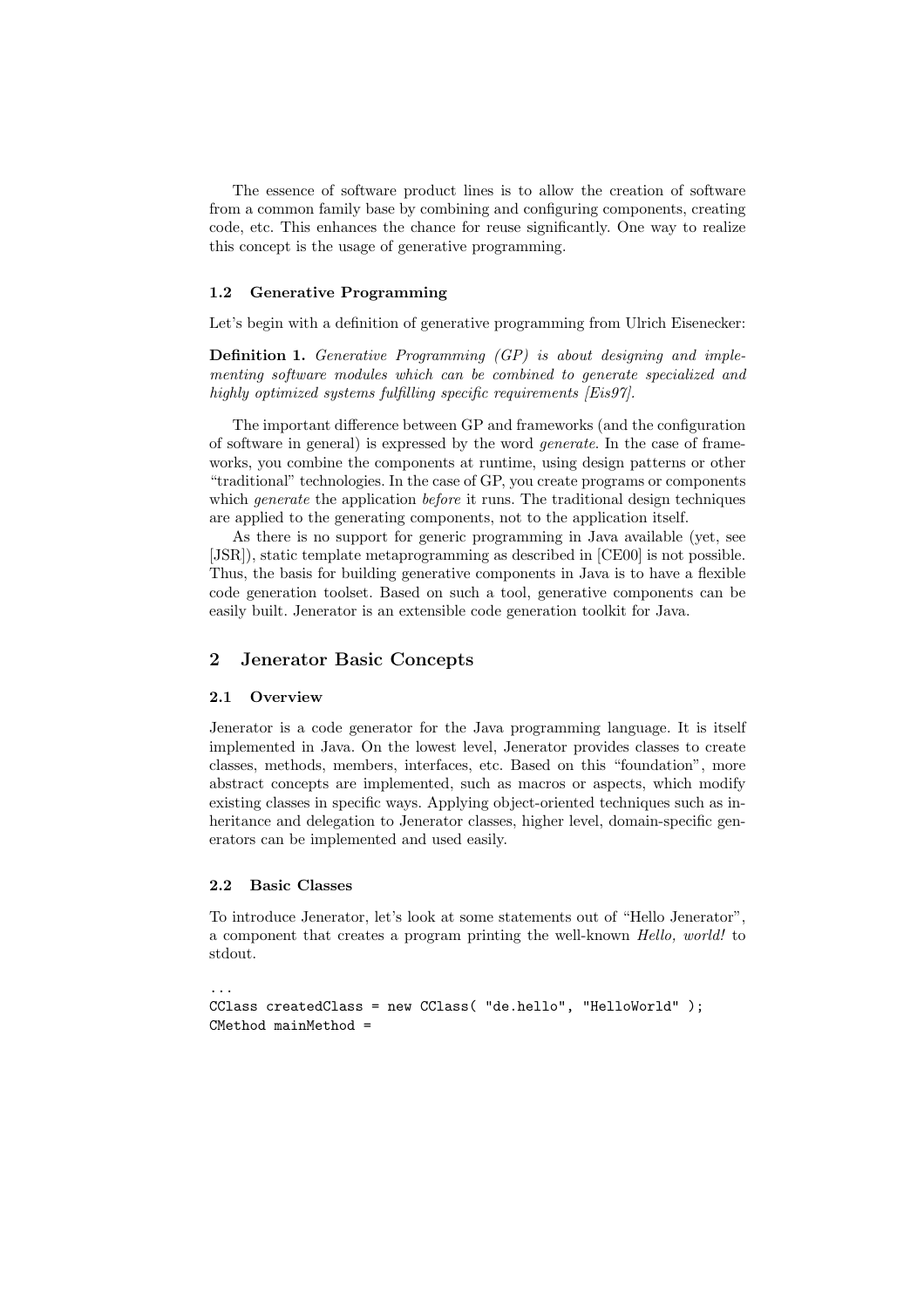```
new CMethod( CVisibility.PUBLIC, CType.VOID, "main" );
mainMethod.addParameter(
    new CParameter( CType.user( "String[]" ), "args" ) );
mainMethod.addToBody( new ClassInstantiation(
    createdClass.getName(), "app", true ) );
CConstructor cons = new CConstructor( CVisibility.PUBLIC );
cons.addToBody(
    new CCode( "System.out.println(\"Hello, world!\");" ) );
createdClass.addConstructor( cons );
createdClass.addMethod( mainMethod );
new CodeGenerator().createCode( createdClass );
```
...

The code that is generated here is the usual hello world program (the generated code is omitted for brevity). This piece of code reveals some of the basics of Jenerator. The basis for code generation is the class CClass. An instance of CClass plays the role of a container for CMethods, CConstructors, CMembers, etc. The purpose of these classes should become clear in the course of this paper.

## 2.3 Principles for Extension – Building Generative Components

The code presented above is very long for what it does. For example, it is certainly a requirement found quite often during programming, that a class has a default constructor and a main method that does nothing else but creating an instance of the class in which it is located. It is simple to create a subclass of CClass which does exactly that.

```
public class SimpleMainInstantiatingClass extends CClass {
    CConstructor cons = null;
    public SimpleMainInstantiatingClass(
      String pName, String cName) {
        super( pName, cName );
        CMainMethod mainMethod = new CMainMethod();
        cons = new CConstructor( CVisibility.PUBLIC );
        mainMethod.addToBody( new ClassInstantiation(
          cName, "instance", cName+"(args)" ) );
        cons.addParameter( "String[] args" );
        addConstructor( cons );
        addMethod( mainMethod );
    }
    public CConstructor getConstructor() {
        return cons;
    }
}
```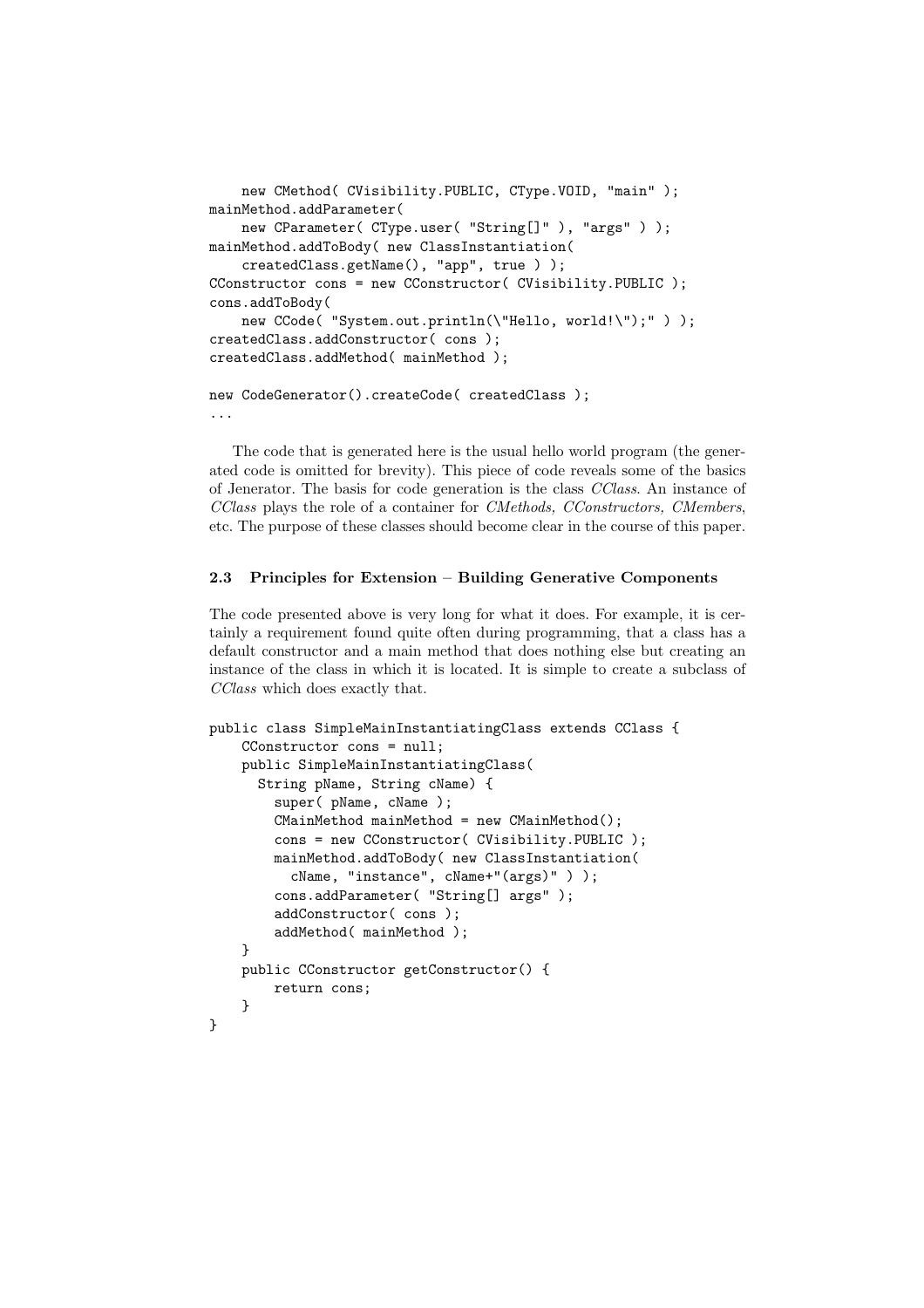This class uses another higher-level generator called CMainMethod, because the signature of a Java main method is always the same. The constructor can be obtained by the client by calling  $getConstructor()$  – allowing the client to add custom code to the constructor.

This program is already significantly shorter, because it uses (somewhat) higher-level abstractions. This is the way Jenerator should be used. The following basic extension techniques become obvious:

- Subclassing: By subclassing generator classes, higher-level, domain specific generators can be created.
- **Parametrization:** By parameterizing the generator classes, the behaviour of a generator can be easily controlled.
- Delegation: Generator classes can use each other, creating more complex results.

In addition to these basics, more advanced techniques exist. These techniques are described below:

- Macros: A generator that can be applied to a class, doing a specific modification. It can also act on parts of that class, such as methods.
- Classgroups: Often, a certain system consists of several, related classes (e.g. an EJB). Classgroups allow to group these classes and apply macros to all of them.

# 3 More Advanced Techniques

### 3.1 Macros

A macro is an entity that modifies a CClass. Macros must inherit from the  $CodeMacro$  class and their behaviour is packaged into the  $execute()$  operation, according to the Command design pattern [GoF94]. As in the Command pattern, a concrete macro class can be parameterized by initialization parameters in the constructor.

# Example 1 (Properties).

Using JavaBeans, there is a well-known idiom called Property. If you have a property called *name* of type type then this means you have a private member type name, a public operation set  $Name(type\_name)$  and an operation type getName().

The way to add a property to a CClass is to create a macro that, in it's execute method, adds a CMember and get and set methods of type CMethod to he class.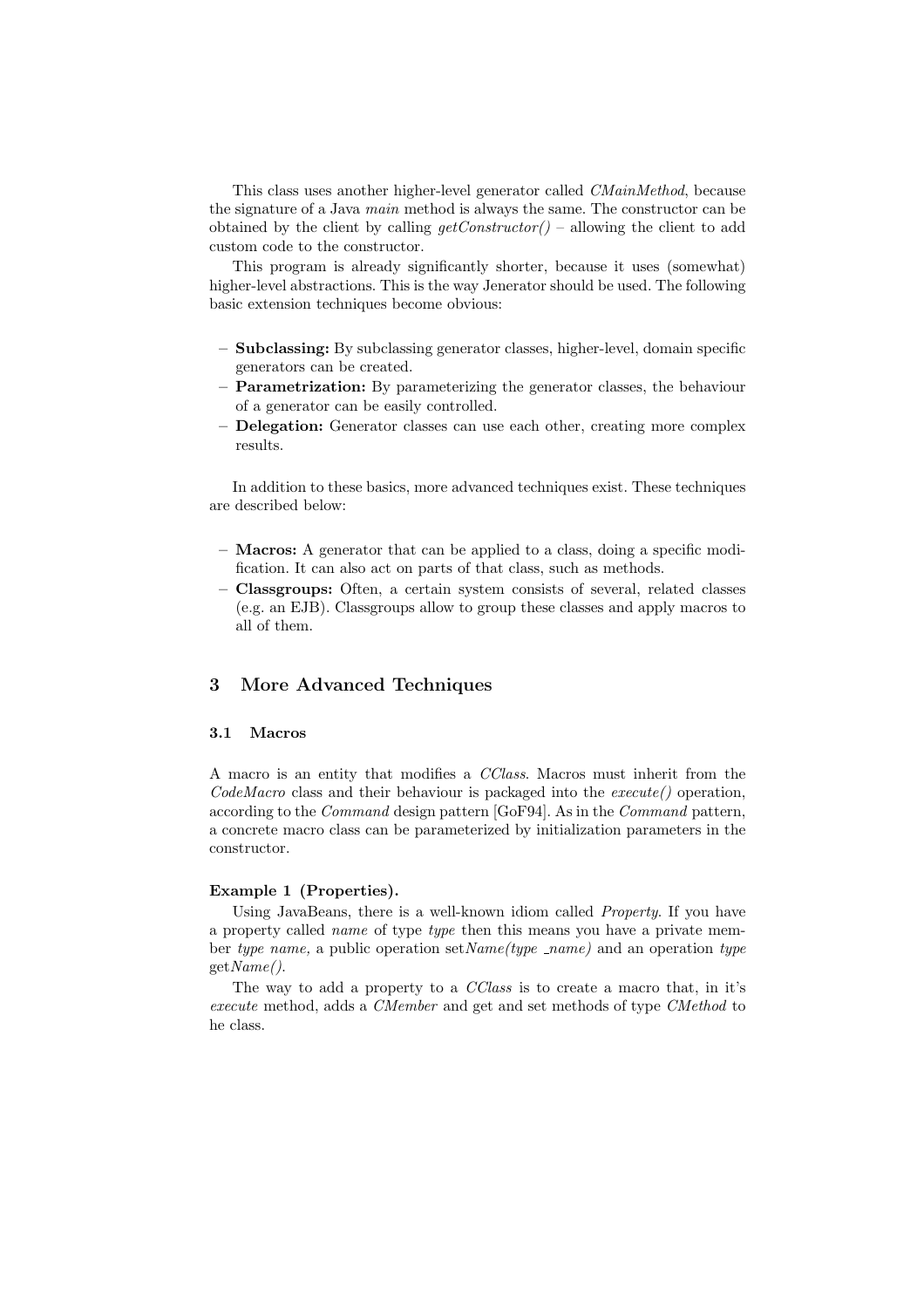#### 3.2 Aspects

According to [AOP], an aspect is "a unit of software modularity that cleanly encapsulates crosscutting concerns". It allows parts of a program that would normally be scattered throughout the code to be localized in one place, the aspect. Typical candidates for aspects are error-checking strategies, design pattern implementations, synchronization policies, resource sharing, distribution concerns, optimization and logging. For more information see [AOP].

One important concept in the context of aspects are join points, i.e. locations where normal and aspect code are woven together. Typical join points include: method invocations, method declarations, object instantiations, thread creations, etc.

In Jenerator, aspects are a special kind of macro, and they allow to attach to basically any kind of join point, as long as the join point is implemented by a distinct class in the Jenerator code tree. For example, if object instantiations are programmed using a ClassInstantiation class, then this class can serve as a join point. Each concrete Aspect has to extends the Aspect class, overriding some abstract methods. They have the following semantics:

- introduce() allows to introduce new operations or members into the classes. It is called only once for each CClass to which the aspect is applied. It is comparable to the execute() operation in macros.
- $-$  joint  $PointClass()$  returns the class that represents the join point we want to attach the aspect to. An example could be to return CMethod.class, so that every method declaraction is affected by the aspect.
- *applies* To () has to return true if the passed *CodeSnippet* (base class of all entities in a Jenerator source tree) should be affected by the aspect. For example, you can filter the method names; e.g. the aspect would then only apply to methods starting with  $set...$ . This method is not abstract, it returns true by default, so that all instances of the class returned by joinPointClass() are affected.
- $-$  apply() really modifies the passed *CodeSnippet*, for example adding *before* code to a method.

# Example 2 (Log Object Creation).

The purpose of the following aspect is to log object creation at the place where the object is created. Here we use *ClassInstantiation.class* as the join point class, because this is, how new objects should be created. The aspect, therefore looks like the following:

```
public class LogObjectCreationAspect extends Aspect {
   public Class joinPointClass() {
        return ClassInstantiation.class;
    }
   public void apply( CodeSnippet cs ) {
        ClassInstantiation inst = (ClassInstantiation)cs;CodeContainer container = inst.parent();
```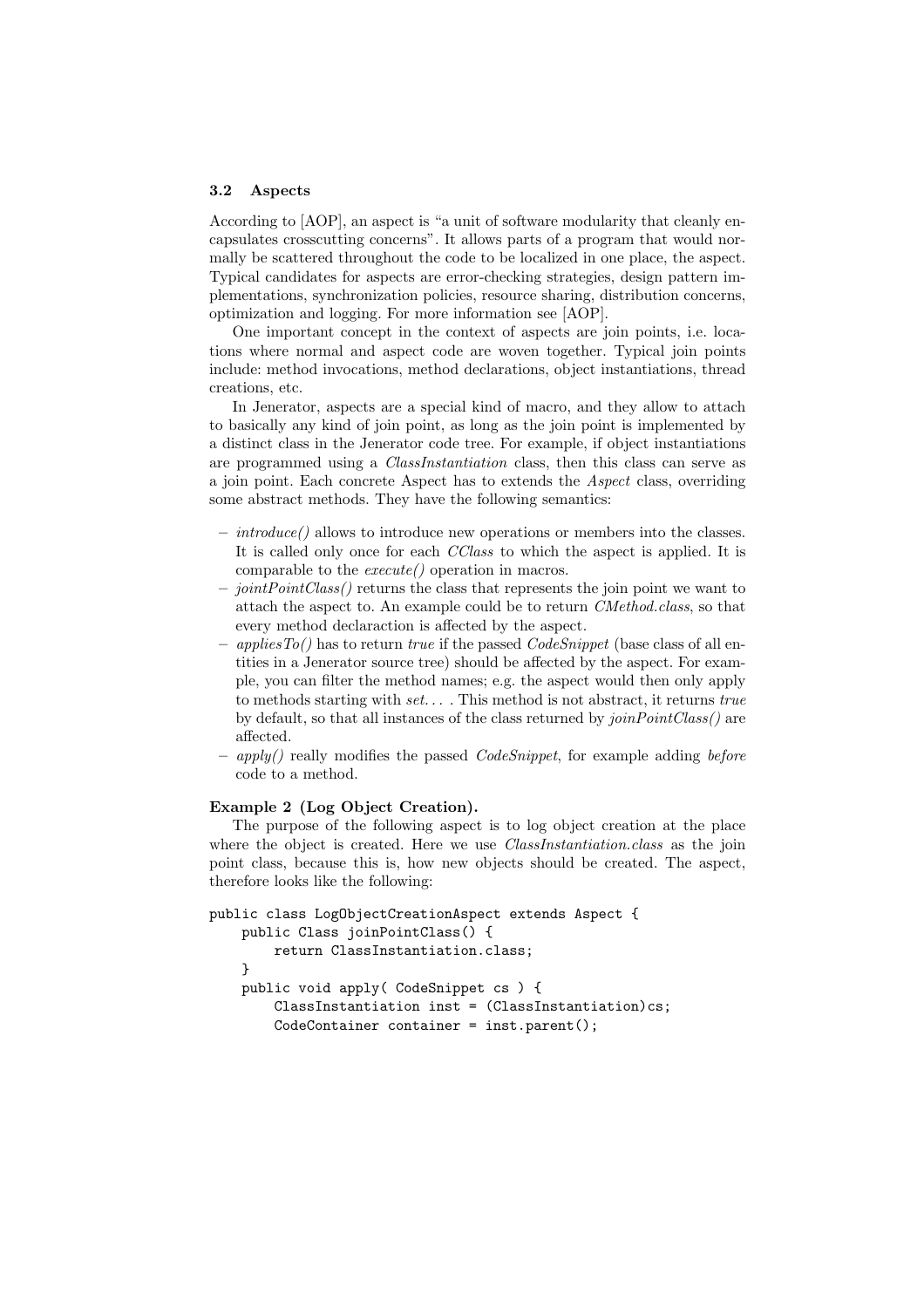```
CMethod m = (CMethod)inst.parent( CMethod.class );
    String log = // log message
    container.addChildBefore( new CCode( log ), cs );
}
```
The aspect shown above also shows how navigation can be performed. Each CodeSnippet can be asked for its parent, and also for a parent of a specific type. So we can easily obtain the surrounding *CMethod* or  $-$  if we would like  $-$  the surrounding *CClass*.

Because the code exists in an internal object form (a CClass instance and its children) during code creation, it is easy to attach an aspect to any kind of join point, if this has been enabled by using specific *CodeSnippet* subclasses, such as ClassInstantiation. For another example of aspects see chapter 4.5.

### 3.3 ClassGroups

}

Often, a specific abstraction cannot be implemented with one class alone, instead it consists of several classes and often additional files. For example, look at an EJB: it consists of the remote interface, the home interface, the bean implementation, and a deployment descriptor (an XML file).

Basically, a class group is a list of name-value pairs, whereas the values are either CClass, CInterface or further ClassGroup instances. A ClassGroup provides operations like  $putCClass()$  or  $getClinterface()$  to access the elements. To make development easier, macros can also be applied to whole *ClassGroups*; they must then inherit from *GroupMacro* instead of *ClassMacro*.

#### Example 3 (Entity Bean).

As mentioned above, an entity bean consists of several classes, which are grouped in a so called *EntityBeanClassGroup*, that can be implemented as a subclass of *ClassGroup*. It would now be just as easy to extend the property macro from above, so that it additionally adds the signature of the newly created methods to the remote interface as well.

## 3.4 Product Lines

As mentioned above, the main goal of generative programming is to enable product-line based software architectures. A product-line is a domain specific family of artifacts. Product-lines can be built on technical level or on a domainspecific level:

– Technical level: The family of all possible entity beans (as defined above), which have properties, one (of possibly many) persistence option, and optionally a dirty flag. The configuration space does not say anything about valid property configurations and their dependencies or constraints.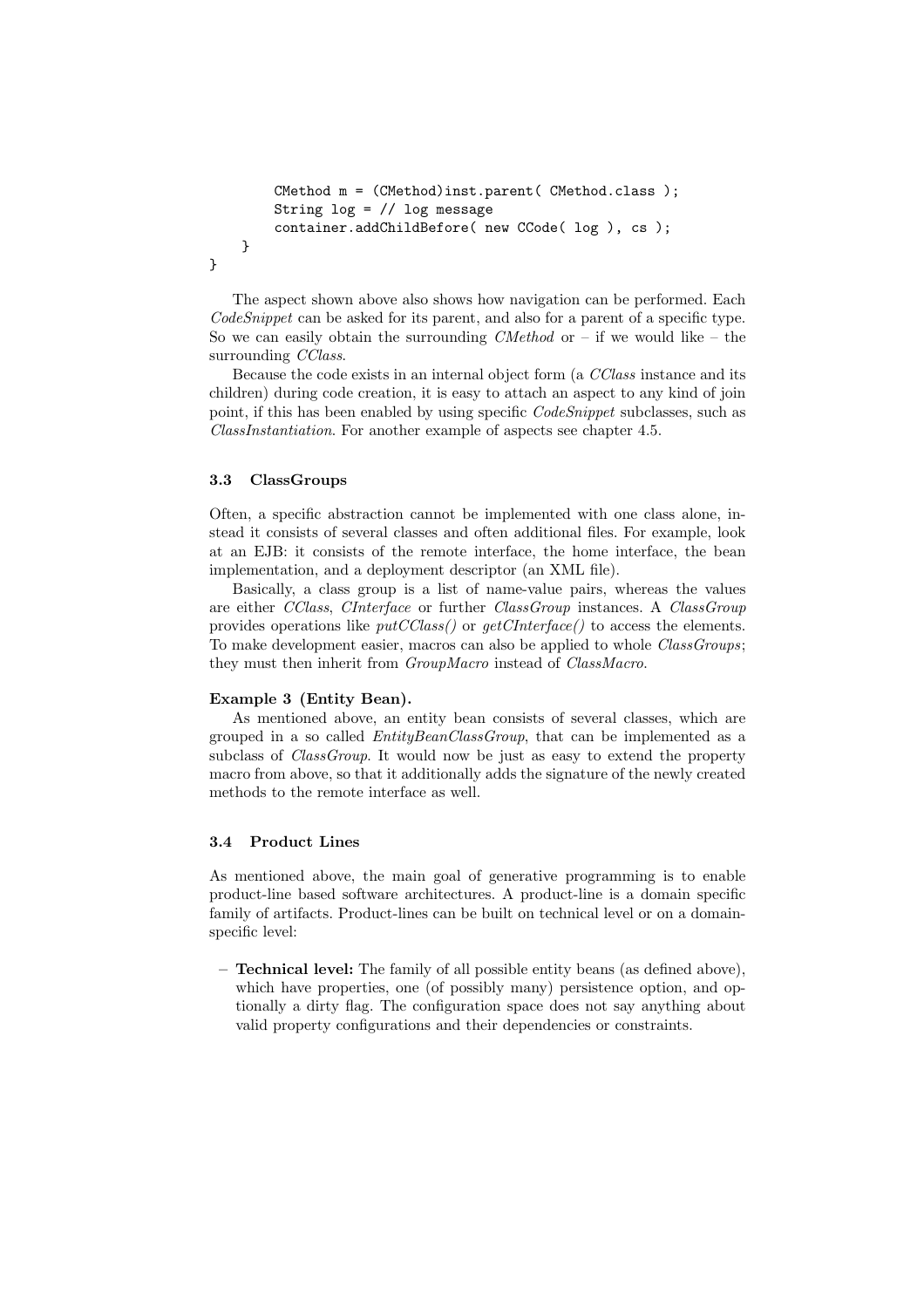– Domain-specific level: The family of Person components. The family defines several mandatory properties (such as name, first name), optional properties (such as date of birth) and alternative properties, of which only one is possible. Person components could also provide behavioral flexibility, for example the strategy to print the *Person* in a short form could be configurable (Markus Voelter, or Mr. Voelter, Markus, etc.)

These configurations are usually done by different people (or roles). The domain expert who models a Person component does not care about the technical aspects such as persistence; and the programmer who creates a family of entity beans does not care of whether they are used for Persons or any other domain abstraction.

However, both levels are conceptually equal. They define a family of systems, whereas a concrete member of the family can be generated by configuration of the product-line components.

Configuration repositories and code creation can be used on both abstraction levels. It is even possible to apply both levels in sequence. First, the domain component is generated from a domain-specific product-line. Properties like name, first name, and business methods can be generated. As a second step, the class generated in step one can be modified, by making it an entity bean, adding the persistence aspects, etc.

This allows us to model the business classes independent from how they will be used later on, for example as an entity bean in an application server.

# 4 An Application of Jenerator

Built upon Jenerator's features, a framework was developed that allows the generation of software components with different layouts from existing Java classes. Additionally, code for persisting the data contained in the component can be produced. Thus, the framework can be used to build product lines as described in chapter 3.4. The following sections will introduce the ideas behind the framework and give some insight into the realization.

### 4.1 Component Technologies

Component technologies such as Enterprise Java Beans (EJB), COM+ or CORBA Components (CCM) aim at simplifying the process of building distributed enterprise applications. They do so mainly by separating concerns: components implement only functional concerns, while the technical concerns such as transactions, persistence, security, threading, or load-balancing are handled by a container, in which the components are deployed to be executed (see [MV01]).

This separation of concerns simplifies reuse, especially of the container, and allows programmers to focus on what they know best - either the functional or the technical parts of an application.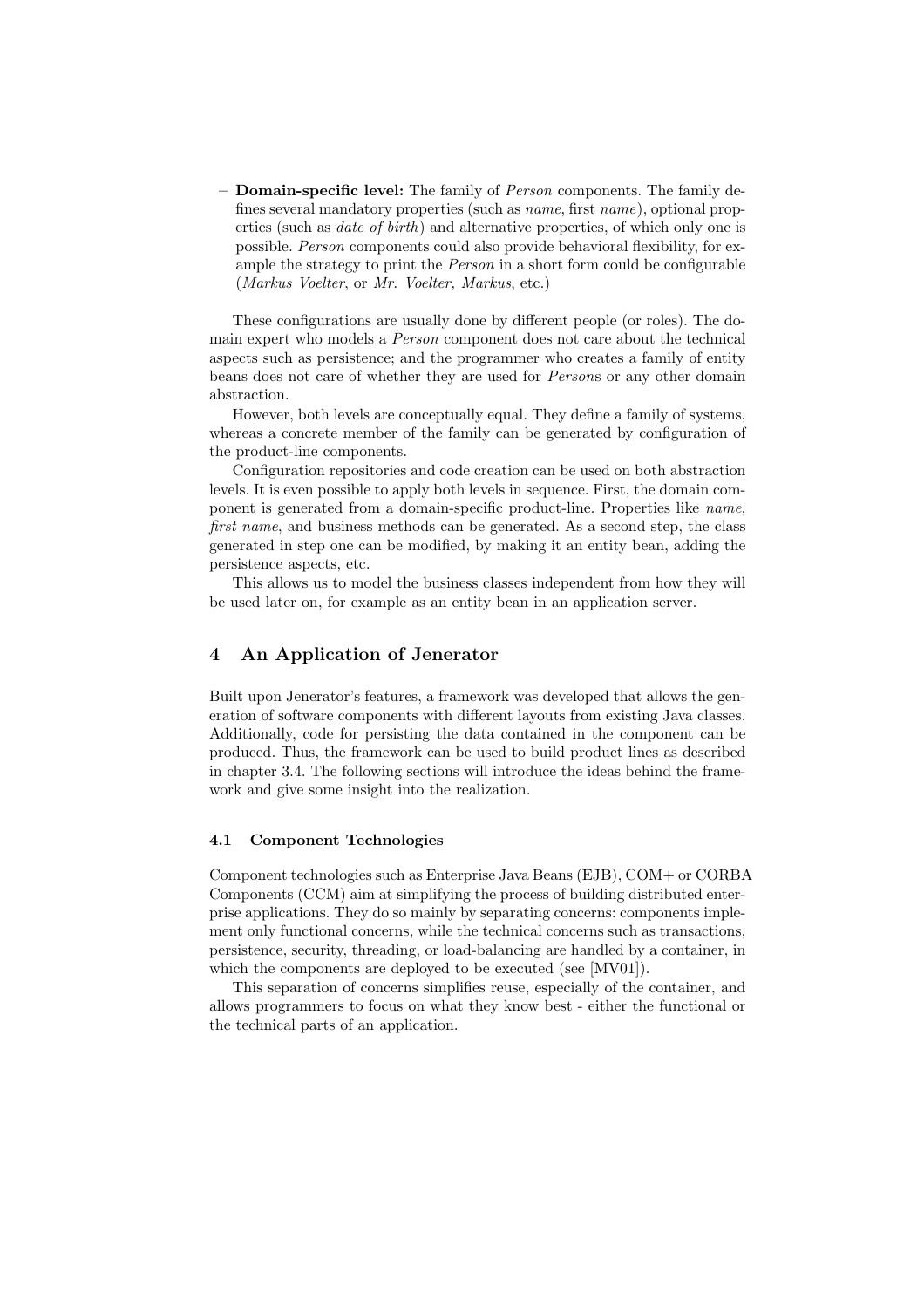#### 4.2 Component Layouts and Component Persistence

The focus of the framework is the generation of components that represent business entities. Business entities represent concepts (person, invoice, . . .) of the problem space. They are mostly defined by the data they contain and may have some simple business logic. The component's data has to be stored in a database.

There is more than one way to model a business entity by means of a component. We will call this the layout. The most obvious solution would be to make use of the concept of an entity component, also called an instance-based layout. Another solution is to hide access to the component's data by implementing some kind of "manager" for this concept. This is known as a *type-based* layout. Service components that have no persistent state can be used for this approach.

See [HS00] for a discussion of the different layouts and when to use them. Applied to EJB, the type-based style would lead to the generation of a session bean that takes the function of the manager and the instance-based style would be modeled by an entity bean.

An additional aspect of the layout is where to put persistence logic: the code could be directly included in the component's methods, or encapsulated in specialized objects, so-called data access objects [DAO]. The second strategy will lead to another level of indirection, but promises to provide a cleaner separation of concerns and thus a greater flexibility in deployment and a better independence from the resource implementation.

The presented tool takes on both the job of producing a component layout and of generating the persistence logic for a business entity. One feature is the independence of layout and persistence mechanism. Generators for any kind of component layout can be plugged into the framework and combined with another generator that creates the statements necessary to access a particular kind of data store, all without having to write a generator for each of the combinations. Our proposed solution is described in the next sections.

#### 4.3 Parsing a Structure

The core concept of a business entity, and thus a component modeling this entity, is represented by a class structure holding only the classes that are needed for this concept. We use the following class structure as an example: a Person class has an association to one Address and to a number of contacts. A Contact is an abstract class that has two concrete subclasses: Mail and Phone.

The main concept is modeled by the class at the top of the structure, the Person class. We call it the focus class of the component. The other classes are dependent classes, i.e. they define additional aspects of the main concept, e.g. that a person may have an address. When constructing a component from the given class structure, the focus class will evolve into the main component class and the dependent classes will become so-called business data types, that will be passed by value. The main functionality of the concept is enclosed in the focus class.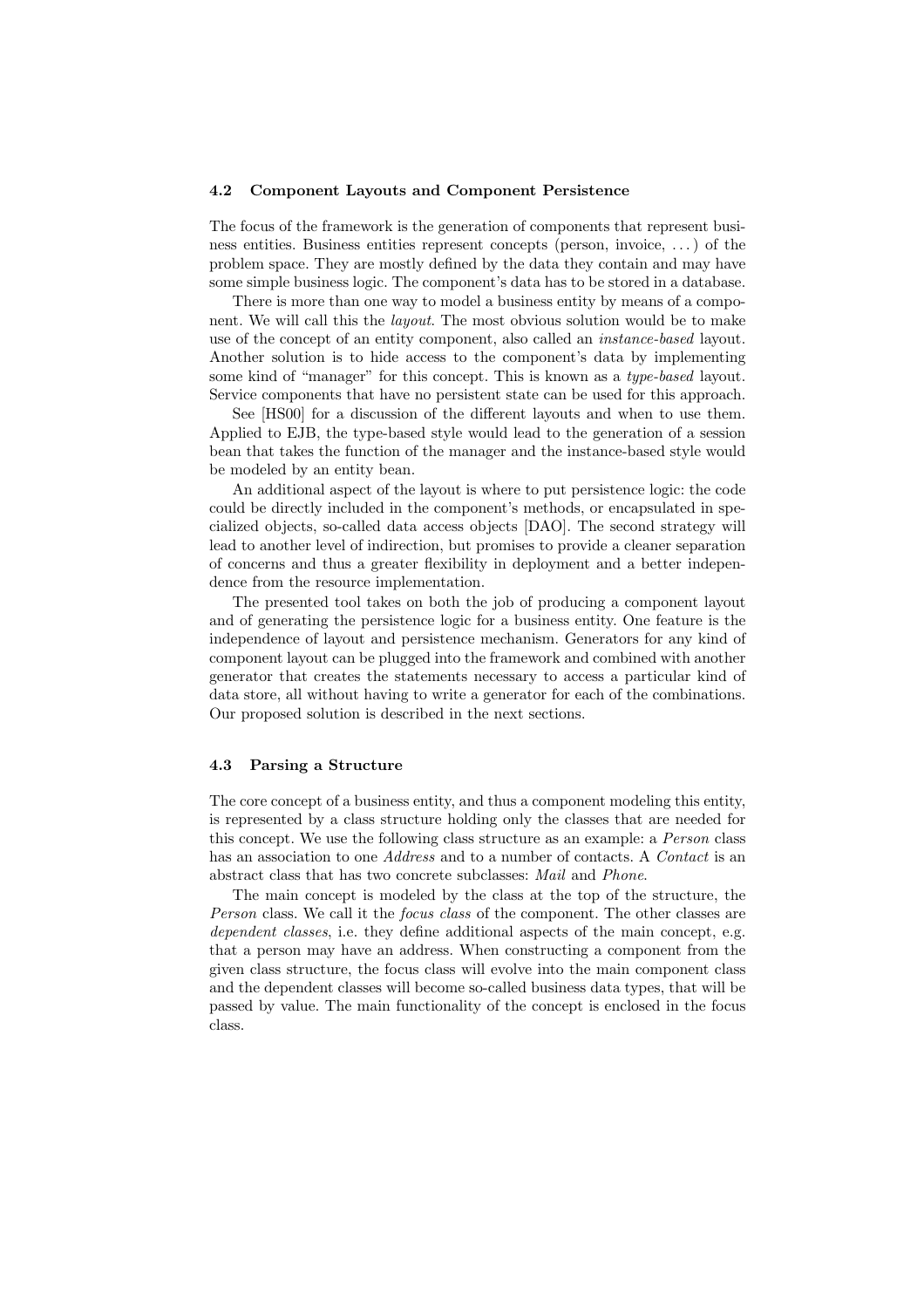Jenerator provides the possibility to parse single classes and transfer them into it's internal object model. As we like to manipulate whole structures, the object model had to be extended to handle references between classes. The main work is done by a class called *StructureReader* that reads and parses the focus class and follows the references to other classes that are defined as members of the focus class.

In our person example this results in reading the associated class Address and the interface Contact. Additionally, references are set in the object representing the focus class, so that the structure can be traversed later. Another step in the process is to examine classes that subclass one of the classes in the structure, i.e. the classes Mail and Phone. This is done through the help of reflection. After all this is done, a complete image of the source structure exists in memory and can be freely accessed and modified afterwards.

### 4.4 Architecture of the Framework

The layout of a component, or the component technology used, is independent from the type of data store that is used to persist the data contained in the component. That means, that it is possible to separate these aspects in the process of generation. All that has to be done is to provide a logical view on a component, that offers the option to "plug-in" any type of specific persistence logic. The same is true for any other aspect (caching, transactions, security,  $\dots$ ).

This is achieved by defining variation points in a component, i.e. methods that have to contain logic for accessing the data store. These include finder methods, create, read update and delete (CRUD) methods and methods for retrieving objects out of the component's environment. This is taken into account by the framework that controls the process of generation.

The main classes of the framework are the Generator class that controls the process, and the *LayoutGenerator* and the *PersistenceTypeGenerator* (an instance of the Strategy pattern [GoF94]), which are abstract classes that have to be extended by specific generators and take on the job of producing the two aspects of the component.

The generator will first call the *LayoutGenerator*'s methods that produce the layout of the component. Afterwards, the variation points have to be declared by the LayoutGenerator and the Generator will use the PersistenceTypeGenerator to fill these methods with statements specific for the persistence strategy. The required functionality for the particular generators is explained in the following.

As mentioned above, the dependent classes will become business data types and be passed by value. That means, that those classes have to be serializable. The main Generator class ensures this. Furthermore, all classes will get an additional property for the object identity.

### 4.5 Generating a Layout and Adding Persistence Logic

The following chapter will introduce the most important methods that a specific Generators have to implement. An entity EJB will be used as an example in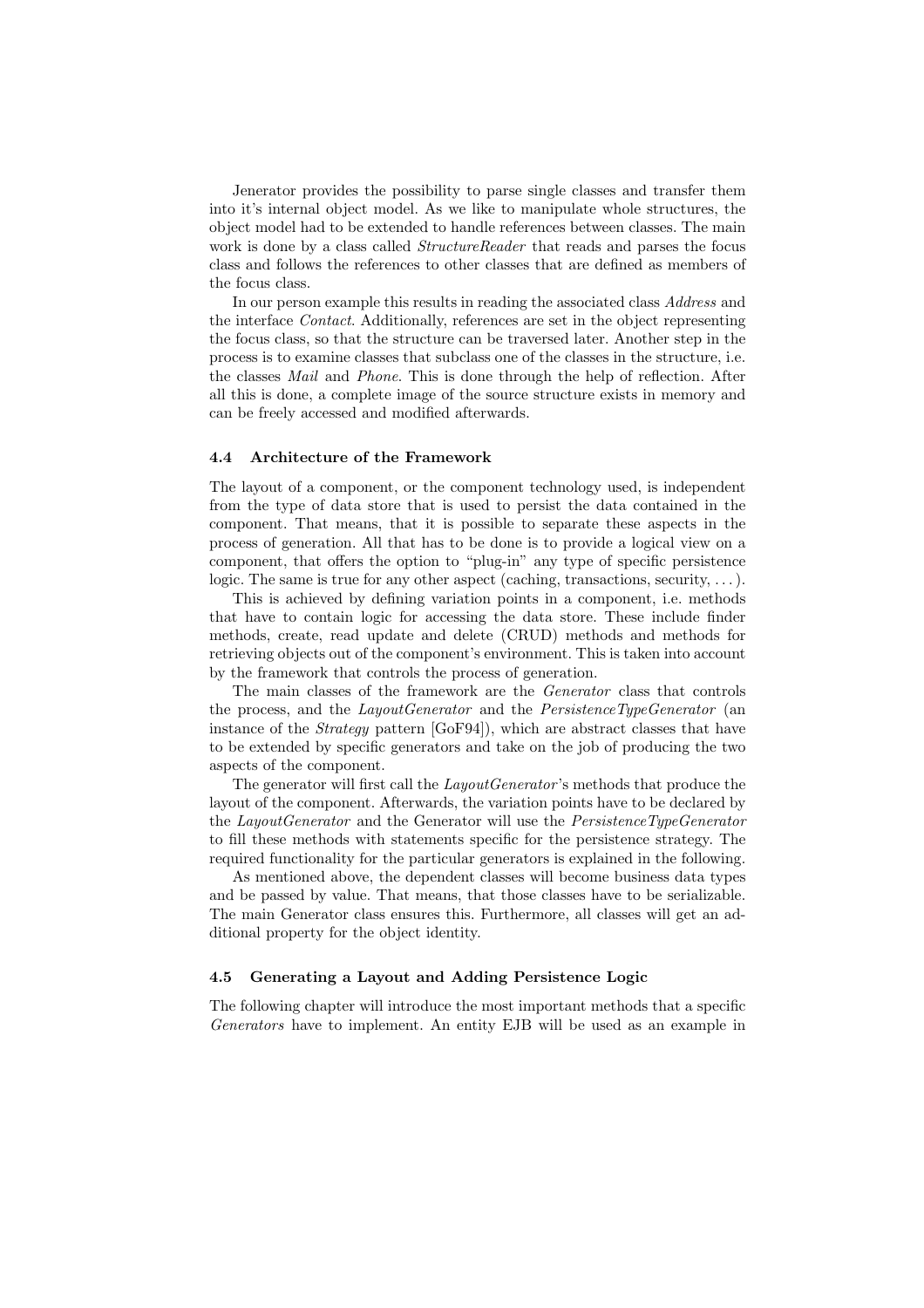the oncoming explanations. A method named  $\mathit{generate}(i)$  is called to produce the component classes, e.g. bean class, remote and home interface. The focus class is provided as a parameter and can be used to determine package and name of the class and to generate methods in the component.

For example, a bean class has a number of *ejbCreate* methods that are reflected in the home interface. They can simply be generated by cloning the parameters of the constructors provided in the focus class, i.e. a default constructor in the focus class will lead to the generation of an  $ejbCreate$  method in the bean class and a create method in the home interface, both with no parameters.

After this has been done, the Generator will call all of the methods that declare the variation points, i.e. the methods that will have to be filled with persistence logic. These must also be implemented by the specific *LayoutGenerator*. The code fragments are then produced by the PersistenceTypeGenerator. The diagram in fig. 1 illustrates the sequence of the method calls.



Fig. 1.

The PersistenceTypeGenerator includes callback methods for each component method that has to be filled with persistence logic. The actual statements that insert, read, update, delete or find an object have to be produced by the implementation of these callback methods in the specific generator.

Crosscutting concerns (aspects) that are independent from the chosen persistence strategy can later be added by executing aspect macros as described in chapter 3.2. A typical example is the storage optimization using a "dirty flag:

### Example 4 (Storage Optimization in Entity Beans).

In entity beans, the method  $ejbStore()$  is called by the container whenever the bean has to persist its internal state to the database. It is useful, to track changes to a bean by using a dirty flag. This optimization can be executed by an aspect.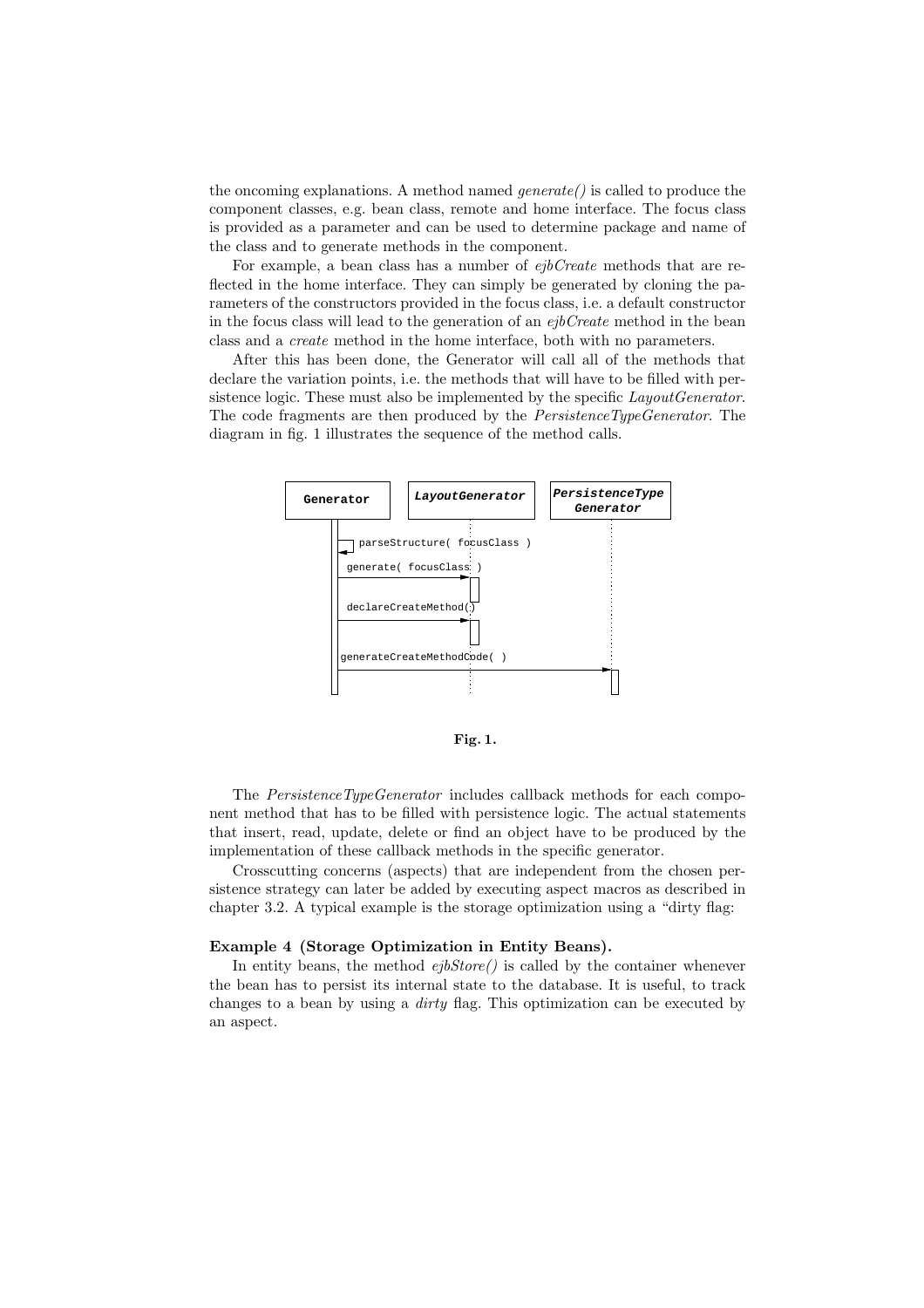# 5 Future Work

This paper describes an extensible architecture for Java source code generators. The next step is to make configuration repositories usable for the users of a specific product-line. Feature diagrams are a proven way to visualize the configuration space of a family of products.

A generator tool based on Jenerator's features was introduced that provides the means to automatically produce software components with additional persistence logic. The architecture was developed to achieve an easy extensibility. Generators for new component layouts or component technologies can be added and combined with existing or newly created generators for persistence logic. The sample implementation features layout generators for entity EJBs and managerlike components and generators for relational database persistence (via JDBC) and JDO persistence.

The next step in our work will be to enhance the component generation framework with additional features, because components typically contain a lot of code that can be generated – once it's requirements are defined. We plan to integrate the component generator with the MATHEMA Component Configuration Framework (MCCF). The MCCF is a toolset that provides a GUI based feature model editor to define potential features of components. Currently, it only supports component-internal aspects (such as logging, strategy objects, etc.). The next step will be to use it to define a configuration repository for complete components. The tool can be used to define the configuration space as well as to select and define possible component configurations. Typical configuration spaces will include technical concerns such as persistence, target container, and deployment descriptor options as well as functional concerns specific to the component. Before generation starts, the tool checks the consistency and correctness of the configuration based on user-defined constraints. Actual code generation will be done by the previously described component generator.

# 6 Related Work

COMPOST [COMPOST] is a software composition and transformation system developed by the universities Karlsruhe and Linkping. It uses compile-time metaprogramming to modify, assemble, and adapt Java source code. While Jenerator uses code generation, COMPOST transforms existing source based on specific rules. It includes a meta model of the underlying source code on which it executes its transformations.

The idea of generic components has been addressed in several publications, e.g. [CE99], [Be00]. They propose a tailoring of components by providing means to configure them through generic parameters or code generation.

Introducing persistence services into Java is an even broader field of research. Most solutions target the storage in relational databases. Among these are [Blend], [UFO-RDB] and [JRF].